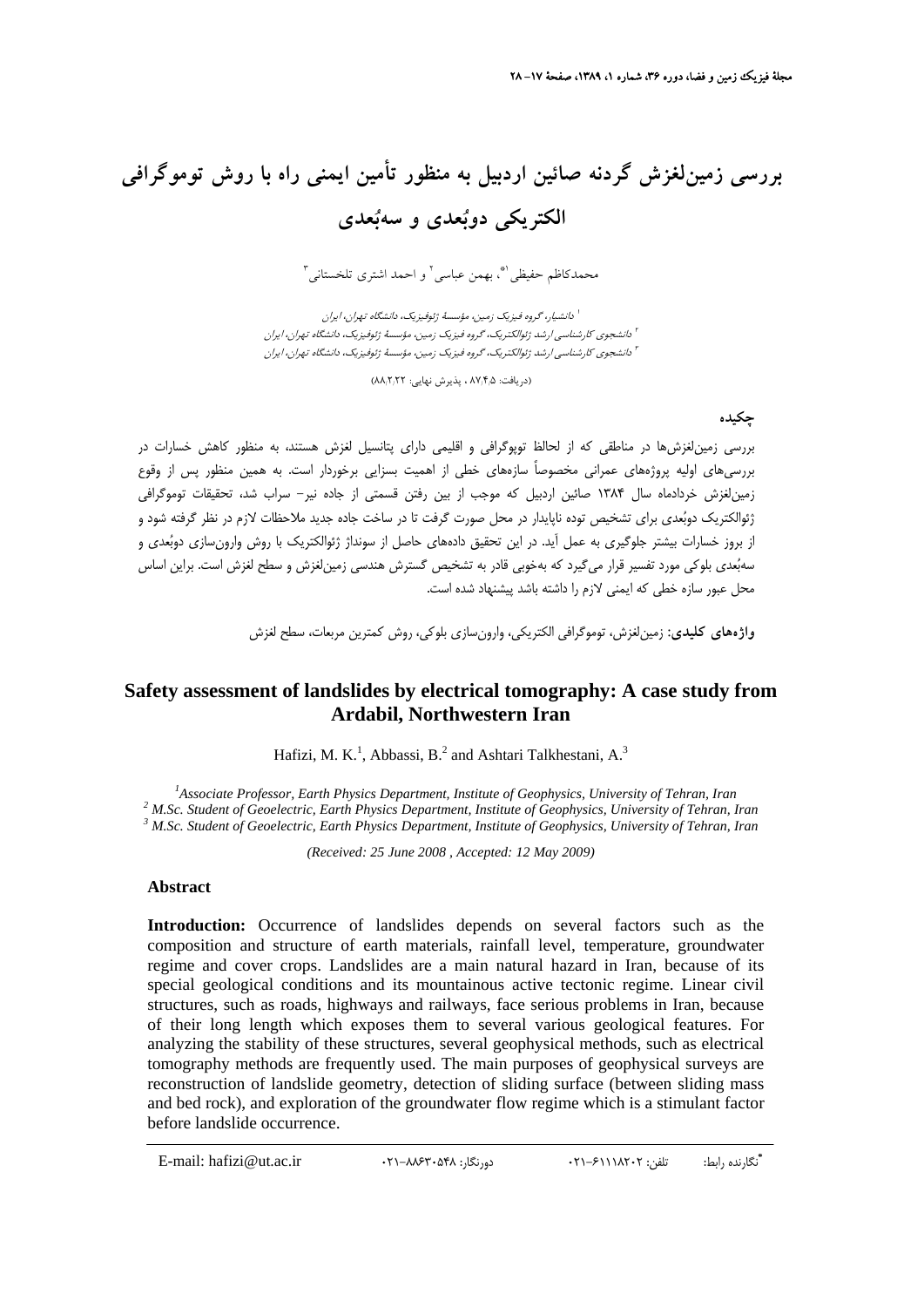**Regional Geology:** Based on the geological map of Sarab (1:100000), Rhyolitic and Dacitic lavas form the bed rock of the region with basaltic highlands. A major portion of road on the path consisted of alluvial river terraces and their great ability to absorb water which caused muddy materials to overflow and spontaneously move towards the valley. The main reason for this hazard is the base loss in down range. The landslide occurred several years after the utilization of the road, indicating the involvement of another factor which is the increase in intense rainfall during the previous months. This causes the region's high vulnerability and lack of base, during landslides.

**Electrical Tomography:** Electrical tomography or electrical resistivity tomography (ERI) is a geophysical technique for imaging sub-surfaces structures (sliding surface in this case) from electrical measurements made at the surface or boreholes. So the first stage in our electrical tomography was sending an electric current into the ground and then measuring the response of the earth in voltage. In the next step for building the inversed resistivity model, the algorithms of well know software Res2dinv (for making two-dimensional inversed model) and Res3dinv (for making three-dimensional inversed model) was used.

A simple way to utilize blocky inverse modeling is the application of the ordinary least square equations. In this method, the model that best fits the data is achieved through a method of optimization.

**Discussions and Conclusion:** The Schlumberger array was used for data acquisition. From 99 soundings which were carried out in this area, 90 soundings are selected for inversed modeling in 6 profiles. Due to the high noise levels in the surface, more damping (attenuation) coefficient was considered for surface data. Subsurface materials due to water absorption have more moisture with low resistivity, in contrast with the mass above the sliding surface, with relatively higher resistivity. 2D Electrical Tomography generally shows the location of Landslide Valley that can be seen most particularly in place of resistivity profiles P4 and P5. 3D Electrical Tomography has also been used for acquiring a 3D view from the sliding surface. In these models, the sliding surface is at depths up to 60m. Application geotechnical data may improve the inverse modeling images for upcoming exploration programs.

**Key words:** Landslide, Electrical Tomography, Blocky inversion, Least square method, Sliding surface

اين طبقهبندي تاكنون در حكم سادهترين و رايجترين نوع دستهبندي زمينلغزشها در سراسر دنيا به كار رفته است. كرودن و وارنز (1996) تصحيحي روي تقسيمبندي قديمي عملي ساختند كه نتايج آن در جدول 1 آمده است. البته طبقهبنديهاي ديگري نيز وجود دارد كه متغيرهاي بيشتري نظير سرعت حركت و محتواي آب، هوا و يخزدگي مصالح را دخالت دادهاند. در شكل 2 تصويري طرحوار از يك اسلامپ (براساس تقسيمبندي وارنز، يك

در مناطقي كه زاويه شيب توپوگرافي از زاويه آستانه حركت. اصطكاك خاك بيشتر شود، وقوع زمينلغزش محتمل است. عوامل مؤثر در زمينلغزش عبارتاند از ساخت و جنس زمينشناسي، بارش باران، درجه حرارت و تغييرات آن، آبهاي زيرزميني و پوشش گياهي.

**1 مقدمه**

وارنز (1978) طبقهبندي جديدي عرضه كرد كه در آن زمينلغزشها براساس پارامترهاي ثابتي تقسيمبندي شده بودند (جدول1). طبقهبندي وارنز بر دو مبنا استوار است: الف) نوع حركت مواد و ب) نوع مواد درگير در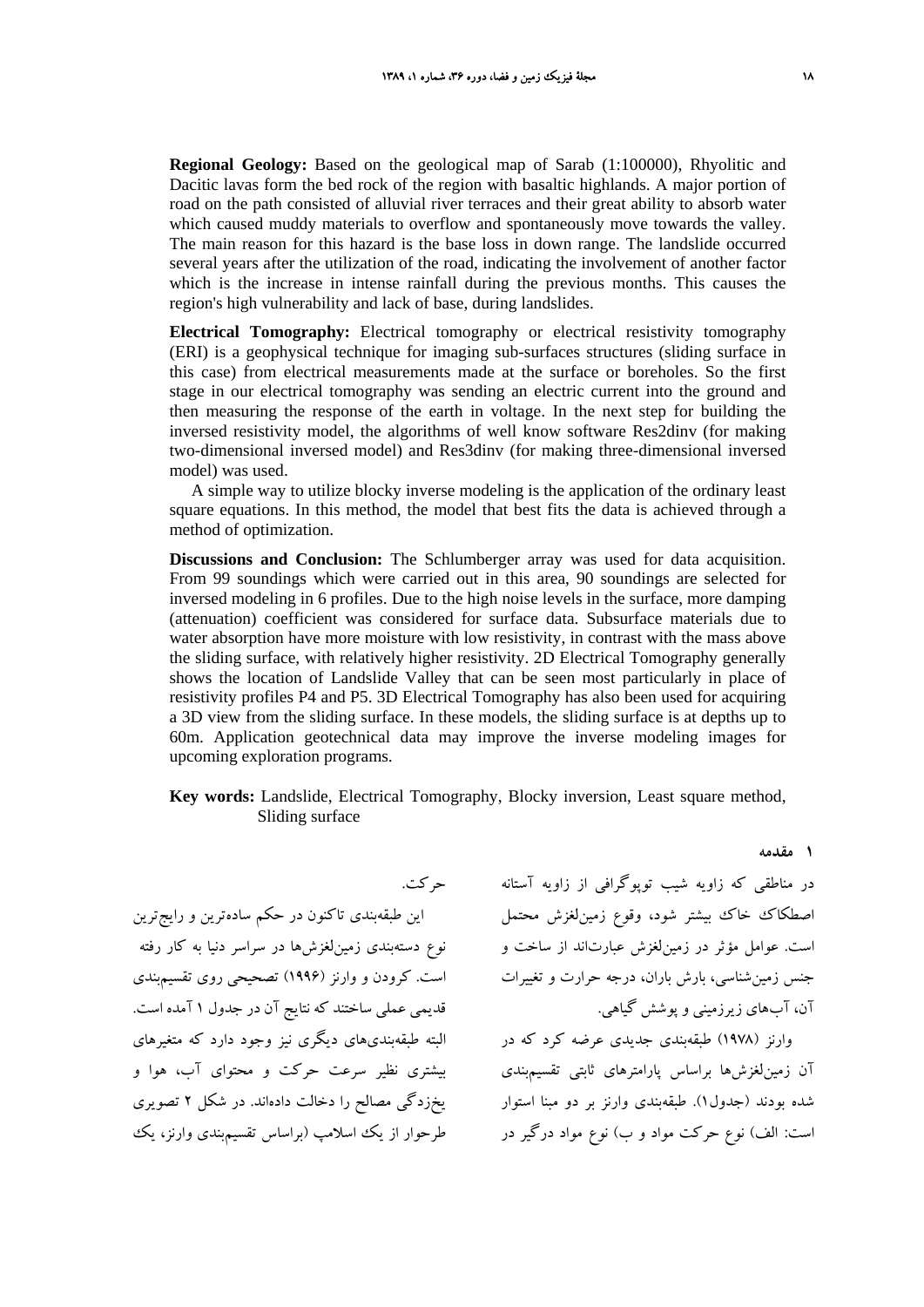نوع لغزش دوراني) با مشخصات فيزيكياش نشان داده شده است كه معمولترين نوع زمينلغزش است.

در ايران، زمينلغزشها هميشه مشكل آفرين بودهاند (شكل1). ايران با توپوگرافي عمدتاً كوهستاني، فعاليت زمينساختي و لرزهخيزي زياد، شرايط متنوع زمينشناسي و اقليمي، عمده شرايط طبيعي براي ايجاد طيف وسيعي از زمينلغزشها را دارد. اين پديده همهساله در اكثر استانهاي كشور موجب خسارتهاي اقتصادي فراواني به صنعت، جنگلها و مراتع، مزارع و خانههاي مسكوني ميشود.

تاثير زمينلغزشها بر سازههاي خطي (نظير جادهها ، بزرگراهها و راهآهن) بهعلت طويل بودن و عبور از مناطق متفاوت با خصوصيات زمينشناختي متفاوت، بيش از سازههاي متمركز است. خسارتهاي جاني و مالي

حاصل از زمينلغزشها، هنگام بهرهبرداري از سازههاي خطي، نتيجه حذف كردن يا بيتوجه بودن به پارامترهاي زمينشناختي مؤثر بر اين سازهها هنگام انتخاب مسير (ساختگاه) است.

روشهاي ژئوفيزيكي متفاوتي براي بررسي پديدههاي ژئوتكنيكي وجود دارد. بهويژه روشهايي نظير لرزهاي، ژئوالكتريكي، ژئومغناطيسي، گرانيسنجي، زمينگرماسنجي و GPS از مهمترين روشها در بررسي زمينلغزشها هستند. اهداف كاوشهاي ژئوفيزيكي را ميتوان در سه مورد خلاصه كرد (برونو و ماريلر، 2000) 1) بازسازي هندسه توده زمين لغزيده (گسترش جانبي و ضخامت آن). 2) تشخيص سطح لغزش ( sliding surface (بين توده زمين لغزيده و سنگ بستر زيرين. 3) بررسي حركت و تجمع شار آب زيرزميني كه ميتواند



**شكل.1** نقشه پراكندگي زمينلغزشهاي ايران (پايگاه ملي دادههاي علوم زمين).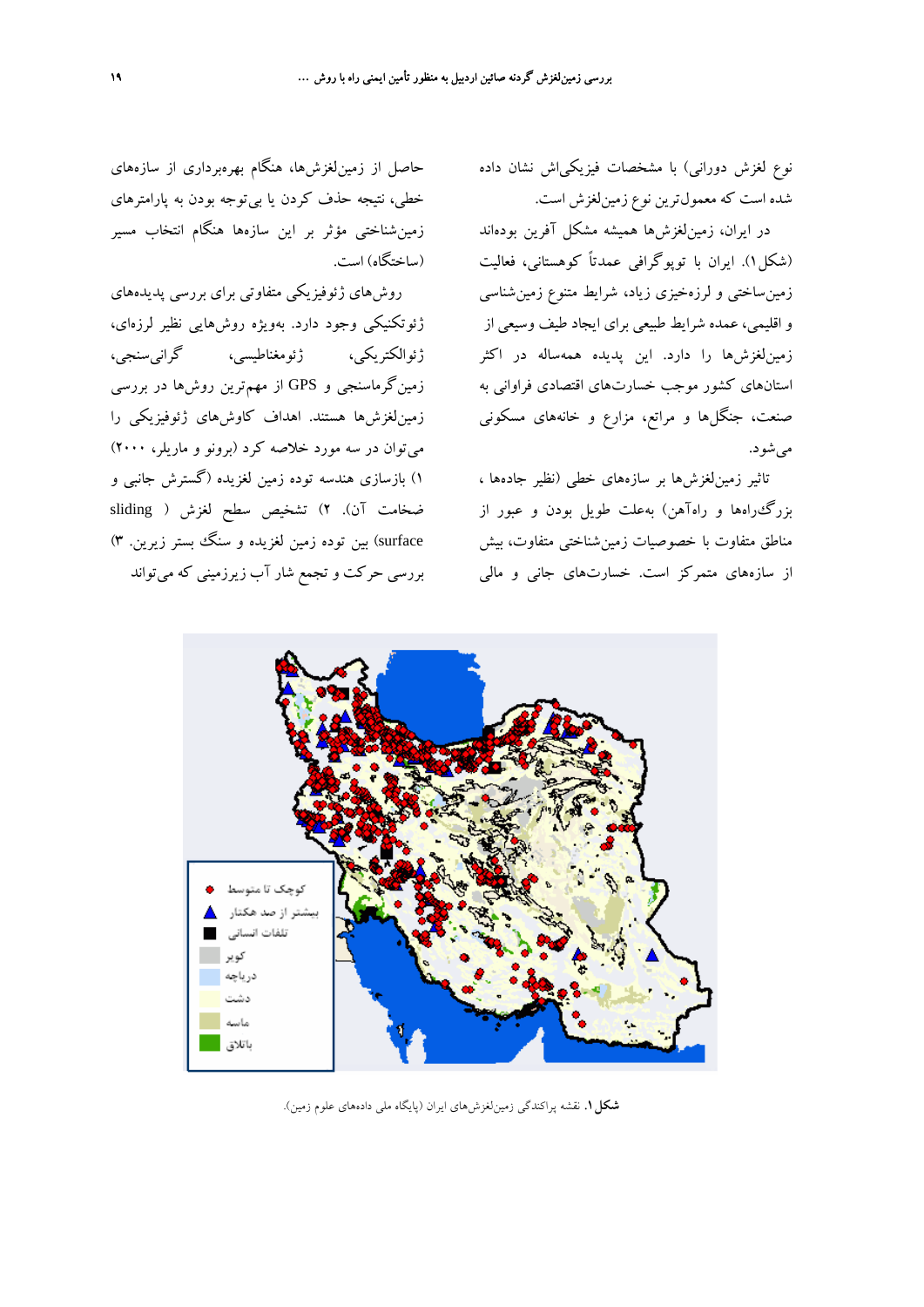| Type of movement     |               |               | Type of material                                                               |                    |                      |
|----------------------|---------------|---------------|--------------------------------------------------------------------------------|--------------------|----------------------|
|                      |               |               | <b>Bedrock</b>                                                                 | Engineering soils  |                      |
|                      |               |               |                                                                                | Predominantly fine | Predominantly coarse |
| Falls                |               |               | Rockfall                                                                       | Earth fall         | Debris fall          |
| Topples              |               |               | Rock topple                                                                    | Earth topple       | Debris topple        |
| <b>Slides</b>        | Rotational    |               | Rock slump                                                                     | Earth slump        | Debris slump         |
|                      | Translational | Few units     | Rock block slide                                                               | Earth block slide  | Debris block slide   |
|                      |               | Many<br>units | Rock slide                                                                     | Earth slide        | Debris slide         |
| Lateral spreads      |               |               | Rock spread                                                                    | Earth spread       | Debris spread        |
| <b>Flows</b>         |               |               | Rock flow                                                                      | Earth flow         | Debris flow          |
|                      |               |               | Rock avalanche                                                                 |                    | Debris avalanche     |
|                      |               |               | (Deep creep)                                                                   | (Soil creep)       |                      |
| Complex and compound |               |               | Combination in time and/or space of two or more principal types of<br>movement |                    |                      |

**جدول.1** دستهبندي زمينلغرشها بر مبناي طبقهبندي كرودن و وارنز (1996).

محرك زمين لغزش باشد.

بررسيهاي اخير توجه زيادي به روشهاي ژئوالكتريكي نظير روش توموگرافي مقاومت ويژه الكتريكي (كلربوت و معير، 1973؛ گيانو و همكاران، 2000؛ گريفيت و باركر، 1993؛ لوك و باركر، 1996؛ رويل و همكاران، 2002 و ييلماز، 2007) و روش پتانسيل خودزا (كلربوت و معير، 1973؛ لوك، 1999؛ كرودن و وارنز، 1996 و پرونا و همكاران، 2004) معطوف كرده است. هر دوي اين روشها داراي قدرت تفكيك زياد، قابليت برداشت سريع دادهها و هزينههاي اندك هستند. بهعلاوه روشهاي مدلسازيوارون پيشرفته نيز در اين زمينه موجود است (لوك و باركر، 1996 و پاتلا، 1997) كه تفسير دقيقتر را در مناطقي كه از نظر زمين شناسي پيچيدهاند ممكن مي سازد.

روشهاي توموگرافي الكتريكي تطابق خوبي با اطلاعات زمينشناسي و چاهپيمايي و نمونههاي مغزهاي نشان ميدهند. بارندگيهاي محلي ميتوانند باعث كاهش اصطكاك سطح لغزش شوند و مواد متخلخل را از آب اشباع كنند.

از نظر الكتريكي، بيهنجاريهاي مقاومتويژه كم ممكن است بهدليل محتوي زياد املاح در سيال منفذي، وجود رس، دانهريز بودن ذرات و يا تركيبي از اين عوامل باشند. بر اين اساس، قبل از گسيختگي زمين ميتوان مناطق مستعد گسيختگي را با روشهاي توموگرافي مشخص كرد. امروزه از روشهاي ژئوفيزيكي در بررسي اثر زمينلغزش، چه در زمينه سازههاي متمركز (دراهور، 2006)، و چه در زمينه سازههاي خطي يانگ (2004) استفاده گسترده شده است.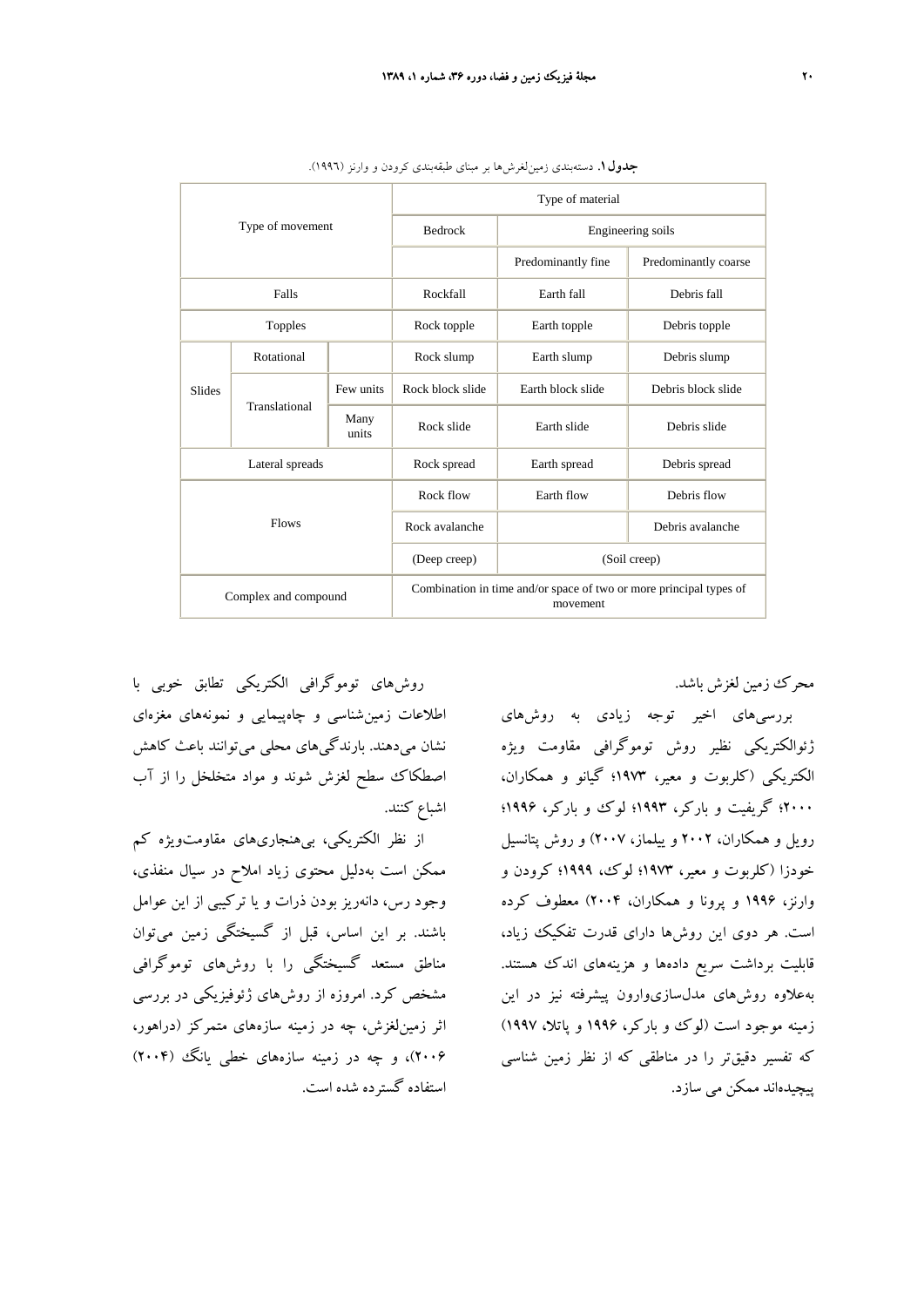

**شكل .2** اسلامپ، معمولترين نوع زمينلغزش (USGS(.

**2 مشاهدات**

در تاريخ 16 خرداد ماه 1384 و در ساعت ،21 زمينلغزشي نسبتاً بزرگ در كيلومتر 12 جاده نير- سراب استان اردبيل به وقوع پيوست. طول و عرض جغرافيايي اين زمينلغزش به ترتيب 47درجه و 55 دقيقه و 30 ثانيه و 37 درجه و 59 دقيقه است. محل وقوع اين زمينلغزش در حاشيه غربي يكي از سر شاخههاي رودخانه باليخلوچاي است. به دنبال زمينلغزش، 6 دستگاه خودرو به داخل دره پرتاب شد و دراثر حادثه 1 نفر جان خود را ازدست داد. در حدود 350 متر از جاده ارتباطي نير- سراب نيز به كلي تخريب شد و حدود 100 ميليارد ريال خسارت به بارآمد





**شكل .3** تخريب جاده و واژگوني تيرهاي روشنايي بهعلت زمينلغزش (پايگاه ملي دادههاي علومزمين).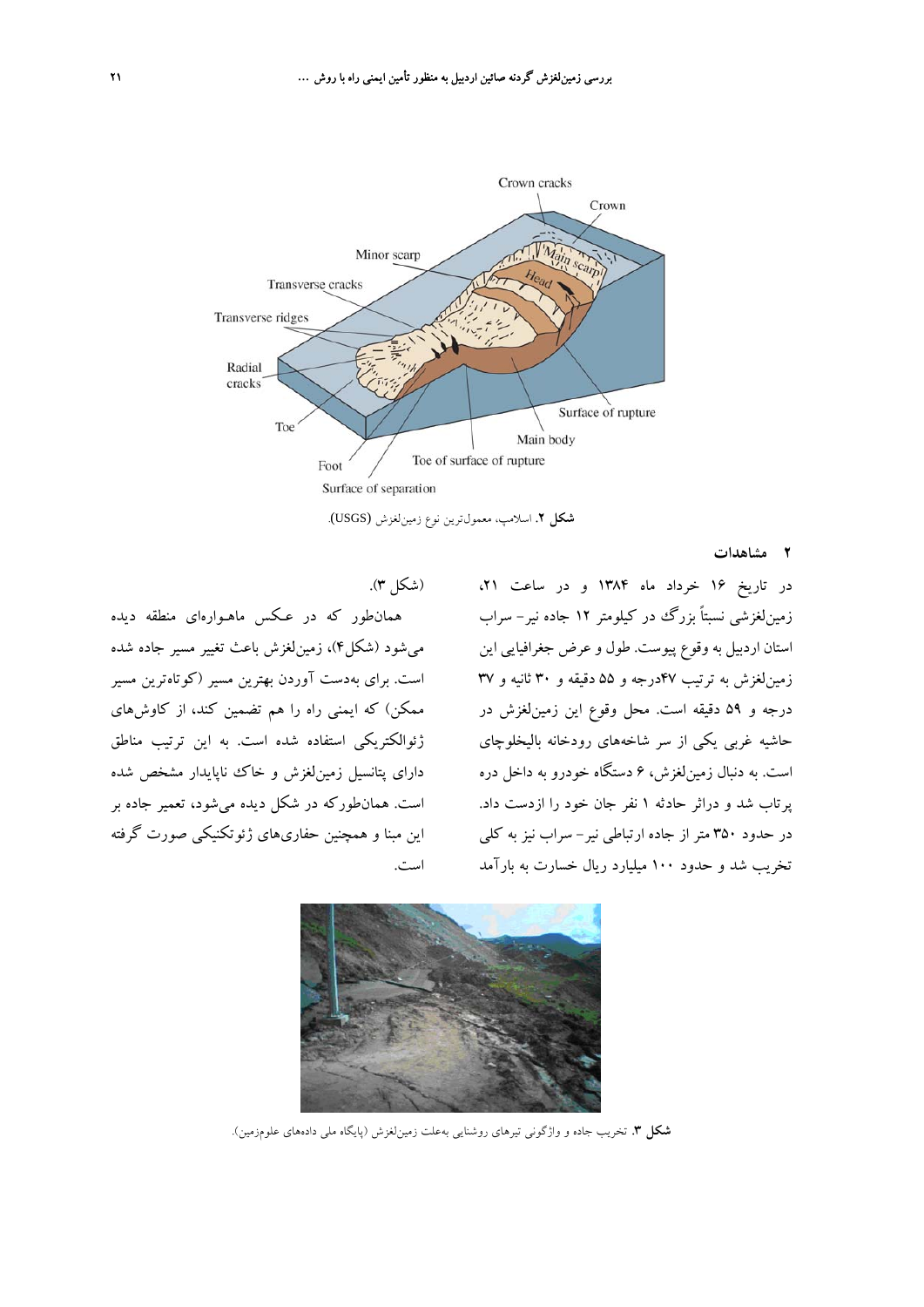

**شكل.4** عكس ماهوارهاي منطقه. تاثير وقوع زمينلغزش بر تغيير مسير جاده به وضوح مشخص است (Earth Google(.

براساس نقشه زمينشناسي 1:100،000 سراب، سنگ بستر منطقه از نوع گدازههاي ريوليتي و داسيتي و در ارتفاعات بالادست آن بازالتي است. محل وقوع زمينلغزش نيز از سنگهاي آذرآواري و بهطور عمده پوميس تشكيل شده است. لايهاي ضخيم از مارن آهكي و خاك كه در برخي قسمتها ضخامت آن به بيش از 10 متر ميرسد، سطح دامنه را پوشانده است. جاده در قسمت عمدهاي از مسير روي تراس آبرفتي كناره رودخانه احداث شده بود (شكل -5 الف و ب) و قابليت زياد آن براي جذب آب موجب

**1-2 زمينشناسي منطقه**





**شكل.5** زمينلغزش حاصل از احداث جاده روي تراس رودخانه. الف) شكل طرحوار اين پديده و ب) نمايي واقعي از اين پديده در منطقه. پرتگاه زمين لغزش و منطقه روان شدگي بهخوبي در عكس قابل مشاهده است (پايگاه ملي دادههاي علوم زمين).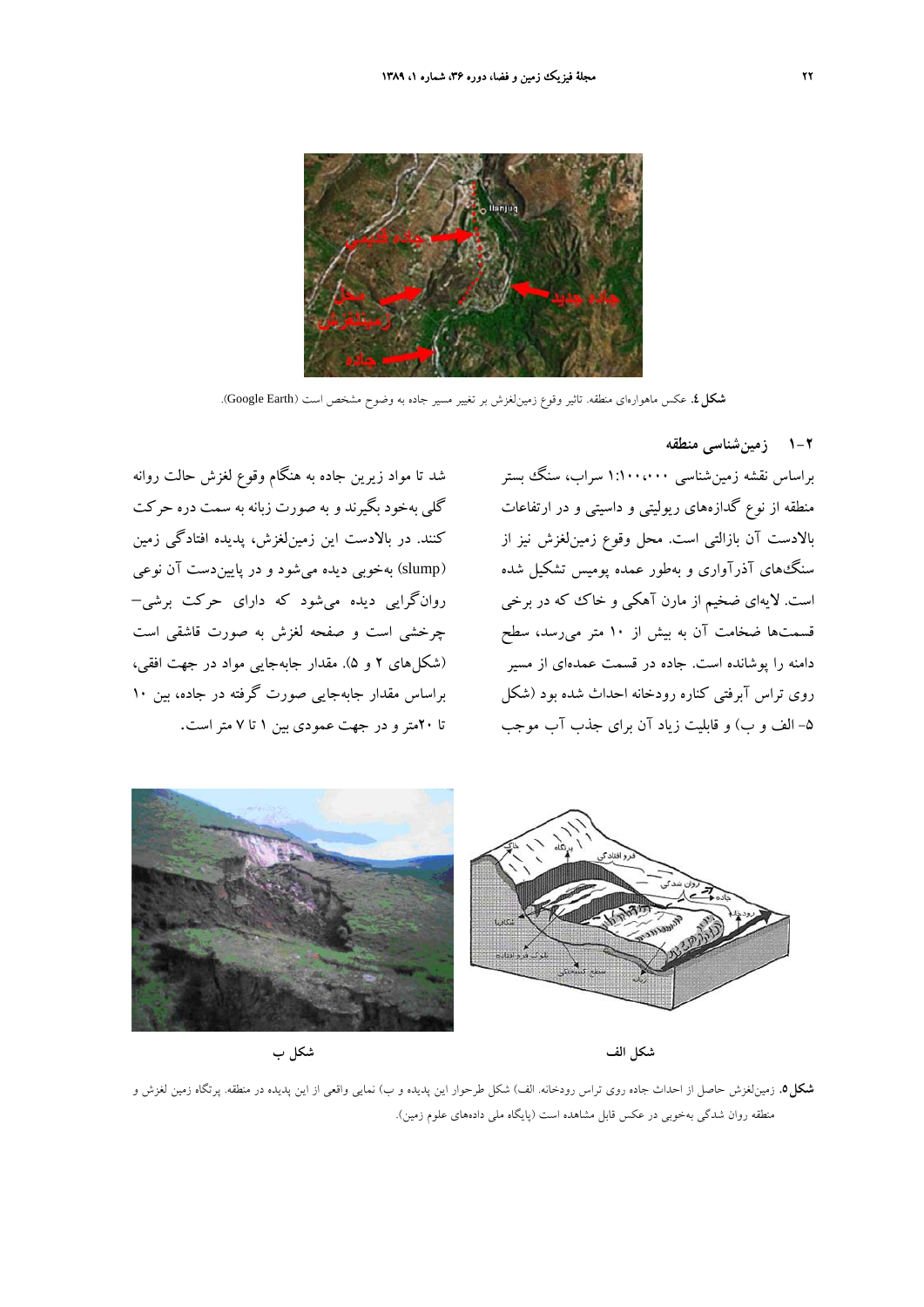دليل اصلي اينگونه زمينلغزشها، از بين رفتن تكيهگاه دامنه در پاييندست آن است با اين حال اين زمينلغزش در گروه لغزشهاي طبيعي طبقهبندي ميشود (پدرام، 1373). وقوع اين زمينلغزش در چندين سال بعد از بهره برداري از جاده، حاكي از دخالت عامل ديگري نيز هست. افزايش بارندگي شديد در طول ماههاي گذشته زمينه را براي وقوع اين حادثه فراهم ساخته و با توجه به بالا بودن آسيبپذيري منطقه و نداشتن تكيهگاه، بخشي از دامنه دچار زمينلغزش شده است. اين عامل همراه با قرارگيري دامنه در كنار رودخانه و فرسايش ديواره رود با آب، آسيبپذيري دامنه را افزايش داده است.

توموگرافي به معني تشخيص يك توده بيهنجاري در زير يك سطح است. توموگرافي در واقع روشي است كه ميتوان با آن گسترش فضايي يك خاصيت را از راه عبور يك جريان الكتريكي در همان فضا تعيين كرد. بنابراين اولين مرحله توموگرافي الكتريكي، فرستادن يك جريان الكتريكي به درون زمين و اندازهگيري پاسخ زمين به اين جريان است كه معمولاً برحسب ولتاژ اندازه گرفته مي شو د.

**3 روش كار**

در مرحله بعد، براي وارونسازي دادههاي مقاومت ويژه، از نرمافزارهاي dinv2Res) براي وارونسازي دوبعدي) و dinv3Res) براي وارونسازي سهبعدي) استفاده شده است. براي رسم نقشهها و مقاطع نيز از نرمافزارهاي سرفر (Surfer (و اسلايسردايسر ( Slicer Dicer (استفاده شده است. دادههاي مقاومت ويژه در نرمافزار dinv2Res به صورت آرايه عمومي ( General array (داده شده است. در اين روش مختصات هرالكترود به نرمافزار داده ميشود و نرمافزار صرفنظر از نوع آرايه بهكار رفته در كار صحرايي، به مدل سازي وارون (modeling inverse (ميپردازد (لوك، 1999). سپس

بهمنظور مدلسازي سهبعدي دادههاي نيمرخهاي دوبعدي در كنار همقرار داده شدهاند و با استفاده از نرمافزار dinv3Res روي آنها وارونسازي سهبعدي صورت گرفته است.

به دليل آنكه محل تماس (كنتاكت) سطح لغزش، يك مرز ناگهاني (sharp (است، براي مدلسازي وارون از روش وارون سازي بلوكي (blocky inversion) استفاده شده است (لوك و باركر، 1996). بهطوركلي، گاهي زمينشناسي زيرسطحي متشكل از تعدادي ناحيه همگن است كه با مرزهاي تيزي ازهم جدا شدهاند. درچنين مواردي، سعي ميشود تغييرات مطلق مقادير مقاومت ويژه مدل كمينه شود (كلربوت و معير، 1973). يك راه ساده براي به كاربردن روش وارونسازي بلوكي در معادلات حداقل مربــعـات معـمـولي، كاربرد روش حــداقــل مربعــات دگربار- وزندادهشـده به صـورت تـكـــراري (iteratively reweighted least – squares method) است (لوك و باركر، 1996). مدلي كه بهترين برازش را با دادههاي واقعي داشته باشد از راه يك روش بهينهسازي بهدست ميآيد. معادله اين روش بهينهسازي را ميتوان به صورت زيربيان كرد:

 $\left(\textbf{J}^{\scriptscriptstyle{\text{T}}} \textbf{J} + \lambda \, \textbf{F}_{\!\scriptscriptstyle{\text{R}}} \,\right) \Delta \textbf{q}_{\scriptscriptstyle{\text{k}}} = \textbf{J}^{\scriptscriptstyle{\text{T}}} \textbf{R}_{\scriptscriptstyle{\text{d}}} \, \textbf{g} - \lambda \, \textbf{F}_{\!\scriptscriptstyle{\text{R}}} \textbf{q}_{\scriptscriptstyle{\text{k}}}$  $F_{R} = \alpha_{x} C_{x}^{T} R_{m} C_{x} + \alpha_{y} C_{y}^{T} R_{m} C_{y} + \alpha_{z} C_{z}^{T} R_{m} C_{z}$ 

Δq عبارت است از بردار تغيير پارامتر مدل. و  $\mathrm{C}_z$  ماتريس هاي همواركننده در جهت هاي  $\mathrm{C}_\mathrm{v}$  ،  $\mathrm{C}_\mathrm{x}$ و Z هستند.  $\alpha_{\rm x}$ ، و  $\alpha_{\rm x}$ ،  $\alpha_{\rm x}$ ،  $\alpha_{\rm x}$  و  ${\rm x}$  و  ${\rm y}$  و  ${\rm x}$ شده به فيلترهاي همواركننده در جهتهاي x، y و z هستند.  $R_a$ و R ماتريس هاي وزن دهندهاند و طوري تعيين ميشوند كه در فرايند وارونسازي، مولفههاي گوناگون بردارهاي مدل ناهموار (roughness vector) و دادههاي ناجور (data misfit vector) وزنهاي مشابهي داشته باشند (لوك و باركر، 1996 و لوك، 1999). λ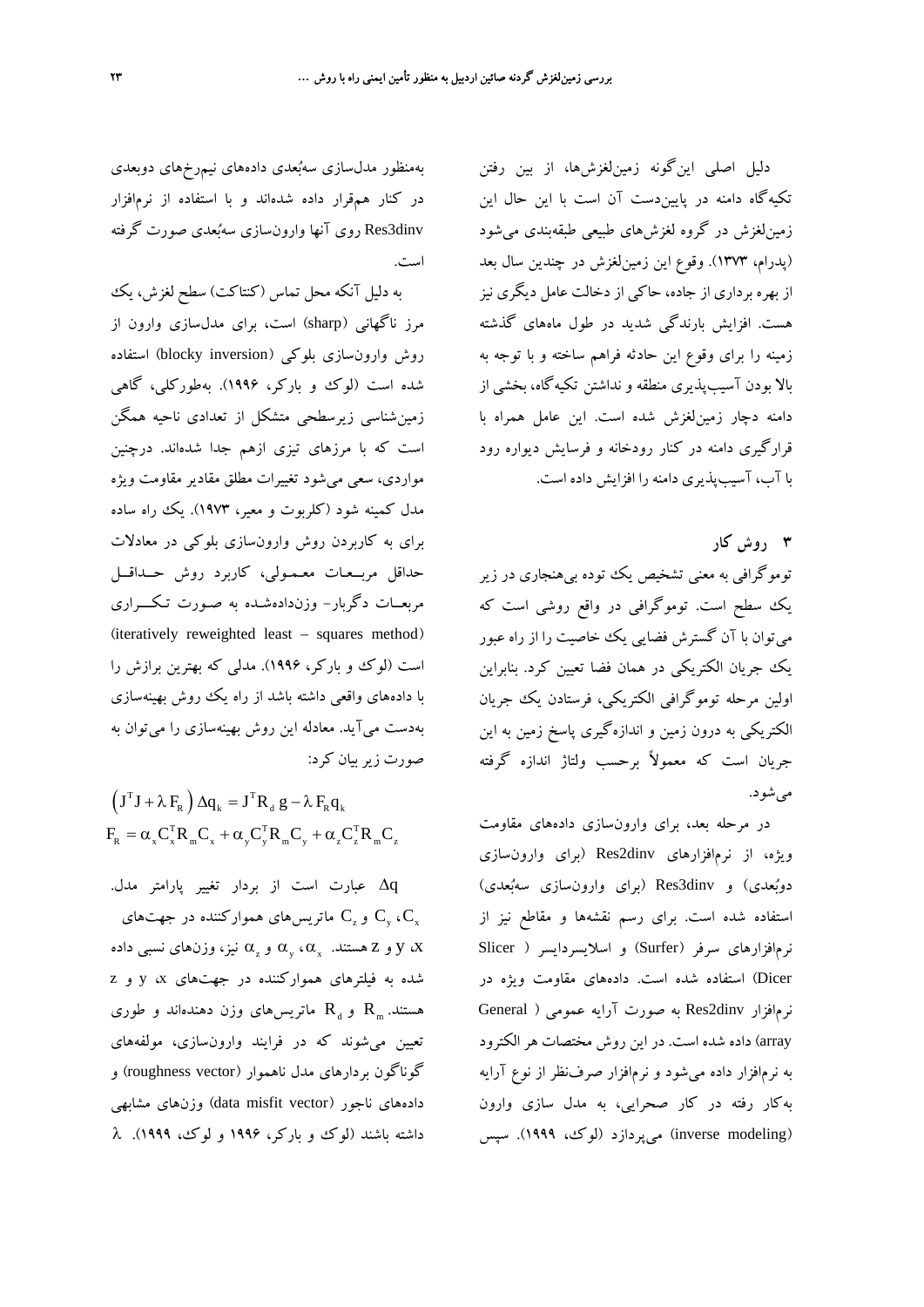عبارت است از ضريب ماركوآرت (Marquardt (يا ضريب ميرايي (damping(. ضريب ميرايي، محدوده تغييراتي را كه Δq ميتواند داشته باشد، به طورقابل ملاحظهاي تحت تاثير قرار ميدهد (لوك و باركر، 1996 و لوك، 1999). هرچه ميزان نوفه زمينه بالاتر باشد، بايد ضريب ميرايي بالاتري را بكاربرد (لوك و باركر، 1996 و لوك، 1999).

## **4 بحث**

براي اينكار از آرايه شلومبرژه براي برداشت صحرايي استفاده شده است. با استفاده از دستگاه فرستنده جريان مدل C-300SAS ، ساخت كارخانه ABEM سوئد، تعداد 99 سونداژ در اين منطقه كار شده كه از اين تعداد 90 سونداژ در قالب 6 نيمرخ در اين مقاله آورده شده است (شكل6). گسترشهاي الكترودي در جهت عمود بر شيب

توپوگرافي زمينلغزش انتخاب شدهاند تا جريان به طور يكنواخت و بدون تاثير توپوگرافي به درون زمين نفوذ كند.

به دليل مقادير زياد نوفه در دادههاي سطحي، ضريب ميرايي بيشتري براي اين دادهها درنظرگرفته شده است (ضريب در هر دو حالت دو و سهبعدي، ضريب 2 درنظرگرفته شده است). از اين جهت كه محل تماس سطح لغزش، يك مرز نيمهقائم است، در وارونسازي دوبعدي، هموارسازي در راستاي قائم، 5ر1 برابر راستاي افق<sub>ی</sub> صورت گرفته است (۵<sub>د (</sub> $\alpha_x / \alpha_x = \alpha$ ). در وارونسازي سهبعدي به دليل آنكه در راستاي y پوشش دادهاي كمتر است، هموارسازي دراين راستا بايد كمتر صورت گيرد. بنابراين براي هموارسازي، وزنهاي زيردرنظرگرفته شدهاند:

$$
\boldsymbol{\alpha}_{\mathbf{z}} = 1.5 \, \boldsymbol{\beta} \, \mathbf{\alpha}_{\mathbf{y}} = 0.75 \, \boldsymbol{\alpha}_{\mathbf{x}} = 1
$$



**شكل.6** نقشه توپوگرافي منطقه و موقعيت نيمرخها و سونداژها. از دادههاي نيمرخ g در اين مقاله استفاده نشده است.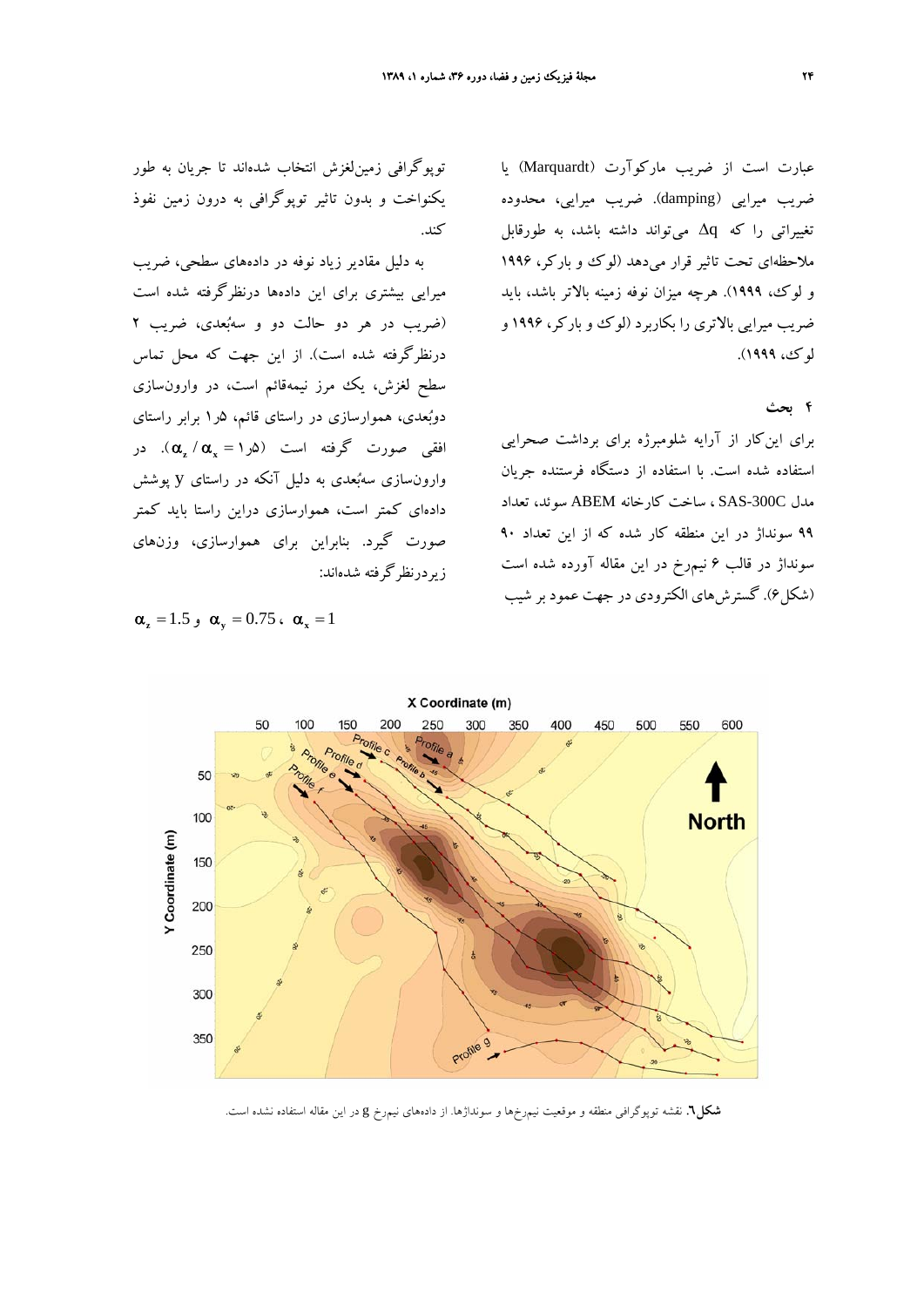شــكل ســمت راســت، بــراي نشــان دادن مــرز دقيــق ســــطح لغــــزش، اثــــر تقــــاطع ســــطح لغــــزش بــــا صـــفحه افقـــي بـــهصـــورت مـــرز ســـياه- ســـفيد نشـــان داده شــده اســت. مــرز بــين ســياه و ســفيد آنقــدر تغييــر داده شـــده اســـت تـــا شـــكل بهينـــه ســـطح لغـــزش بـــهدســـتآيـــد (هندســـهاي مشـــابه شـــكل 2). شـــكل بهينــــه ســــطحلغــــزش بــــراي مــــرز 16 اهــــم- متــــر بـهدسـت آمـده اسـت. بـرايناسـاس همـانطوركـه ديـده ميشود، سطح لغزش تا اعماق حدود 60 مترامتداد دارد.

**5 نتيجهگيري**

پــس از زمــينلغــزش خــرداد مــاه 1384 صــائين اردبيــل نتـــايج بـــهدســـت آمـــده از تومـــوگرافي الكتريكـــي بهمنظور بررسي و تعيين محل امن عبور جـاده نيـر - سـراب بــهكــار گرفتــه شــد. نتــايج حــاكي از موفقيــت ايــن روش در بازســــازي هندســــه تــــوده زمــــين لغزيــــده اســت. گســترش ســطح لغــزش محاســبه شــده بــه روش تومــوگرافي الكتريكــي، حــداكثرتــا اعمــاق 60 متــري است. مقاومت ويژه بهينه سطح لغزش در مرز 16 اهم- متر درنظــر گرفتــه شــده اســت. درحالــت دوبعــدي بــراي تعيين اين مرز، به دليل بروز عدم قطعيت در مدلسازيهاي دوبعدي، بهتر است از داده هاي گمانهاي نيزاستفاده شـود. بــــــا دانســــــتن اينكــــــه مــــــرز ســــــطح لغــــــزش از نظـــر مقاومـــت ويـــژه يـــك مـــرز ناگهـــاني اســـت، مـــــــيتـــــــوان از روش وارونســـــــازي بلـــــــوكي بــراي مــدلســازي اســتفاده كــرد كــه ايــن روش تــا حـــدودي عـــدم قطعيـــت را در مـــدلســـازي دوبعـــدي كــــاهش مــــيدهــــد. همچنــــين درايــــن تحقيــــق از وارونسـازي بلــوكي سـهبعــدي نيـزاســتفاده شـده اســت كــه بــاز هــم تــا حــدود بســيار زيــادي، مــدلســازي را بـــينيـــاز از دادههـــاي گمانـــهاي مـــيســـازد و قطعيـــت مدل نهايي را افزايش ميدهد.

در شكل ،7 مقاطع حاصل از وارون سازي دوبعـدي بـه روش كمترين مربعات آورده شده است (لـوك و بـاركر، 1996 و لــوك، 1999). ســطح لغــزش، خــود را در مــرز رنـــگهـــاي زرد و ســـرخ نشـــان داده اســـت، يعنـــي مقاومتويژههاي حدود 40 اهم- متر. مواد زيرسطح لغزش به علت جذب آب و رطوبـت بيشـتر داراي مقاومـت ويـژه كمتـري هسـتند در صـورتي كـه تـودههـاي بـالاي سـطح لغزش، داراي مقاومت ويژه نسبي بيشـتري|نـد. همـان $\deg$ كــه ديــده مــيشــود بيشــترين مقاومــت ويــژه در محــل نيمرخهاي d و e ديده مـيشـود، كـه منطبـق بـا محـل دره حاصل از زمين لغزش است . در واقع، به علت لغزش تـوده مقاوم در اين محل، اين توده در سطح زمـين پديـدار شـده است. در نيمرخ a، قسمت ابتداي نيمرخ يك بـيهنجـاري رسانا را نشـان مـي دهـد. در انتهـاي نـيمرخ b، يـك ناحيـه رسانا ديده ميشود كه بهنظـر دراثـر وقـوع زمـينلغـزش از بخش مقاوم جدا شده است. خصوصيات الكتريكي سـطح لغزش در نيمرخهاي c و d درظاهر چنـدان واضـح نيسـت . به نظر ميرسد كه سـطح لغـزش حالـت يكنواخـت نـدارد . پيشنهاد ميشود بـراي بررسـيهـاي دقيـقتـر، از اطلاعـات ژئوتكنيكي منطقه براي بهينهسازي نتايج الكتريكي استفاده شود. در نيمرخ e كنتراست دوسوي سطح لغزش كم شده است، كه اين ميتواند به دليل تغييرشكل پلاستيك زمين و انباشته شدن طبقات در پايين دست به صورت روان گرايـي باشد. در نيمرخ f نيز شيب توپوگرافي كمتـر شـده و عمـق سطح لغزش كاهش يافته است.

در شكل 8 نيز نتايج مدلسازي وارون سهبعـدي آورده شده است. مقاطع افقي براي فواصل عمقي 20 متري آمـده است (شكل سمت چپ). قسمت مركز مقاطع تـا عمـق 60 متري داراي مقاومت ويژه 30 تا 90 اهم- متر اسـت كـه از رسوبات مارن آهكي سطحي لغزيده ناشـي مـيشـود. ايـن رســوبات مــارن آهكــي روي رســوبات رســي زيــرين بــا مقاومت ويژه حدود 10 اهـم- متـر قـرار گرفتـه اسـت . در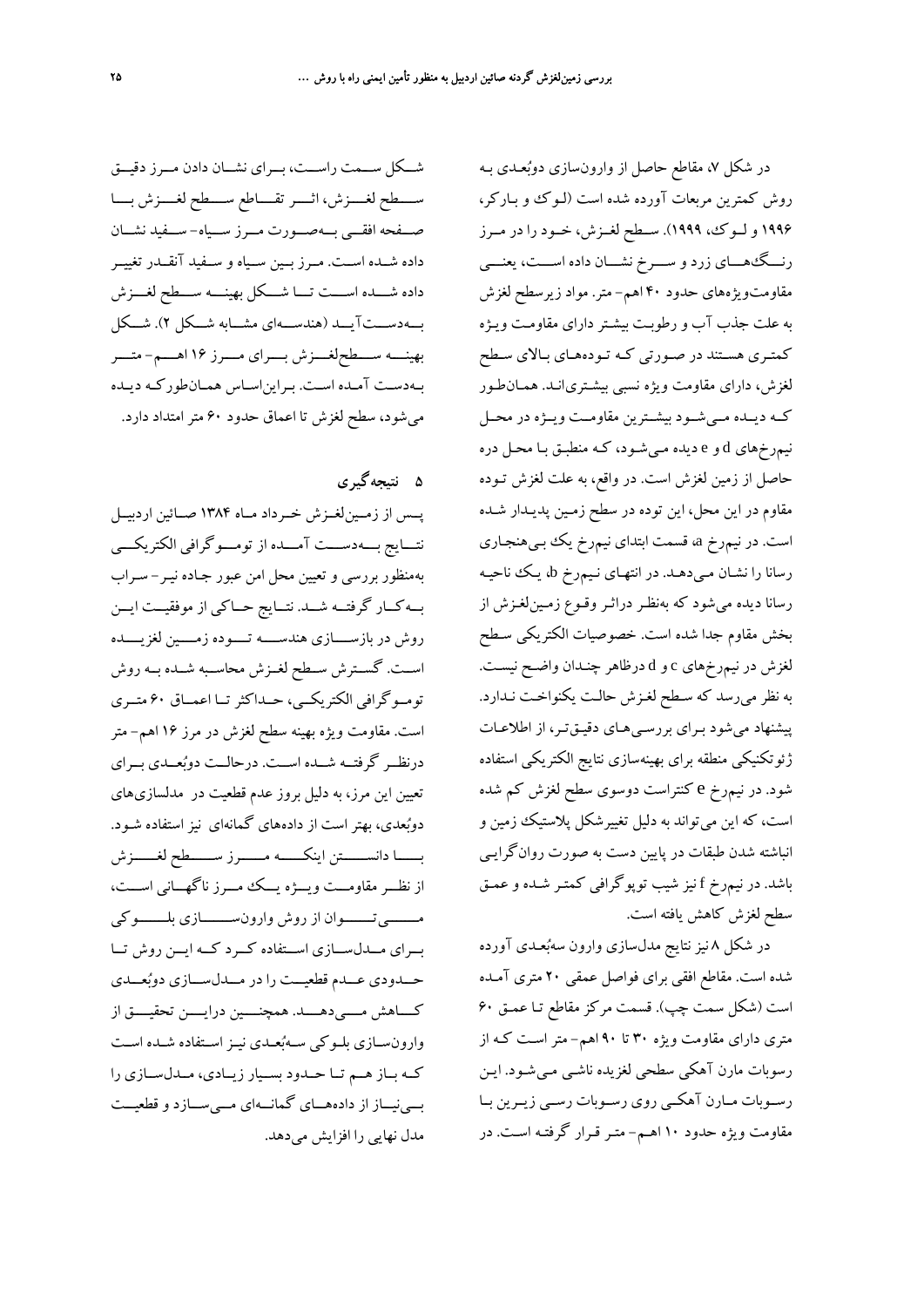

**شكل.7** مقاطع وارونسازي شده به روش وارونسازي بلوكي. مرز سرخ - زرد، محل تقاطع سطح لغزش با صفحه قائم مقاطع را نشان مـيدهـد. مقيـاس رنگـي، لگاريتم مقاومت ويژه را نشان ميدهد. مقياس فاصله قائم برحسب ارتفاع نسبي است.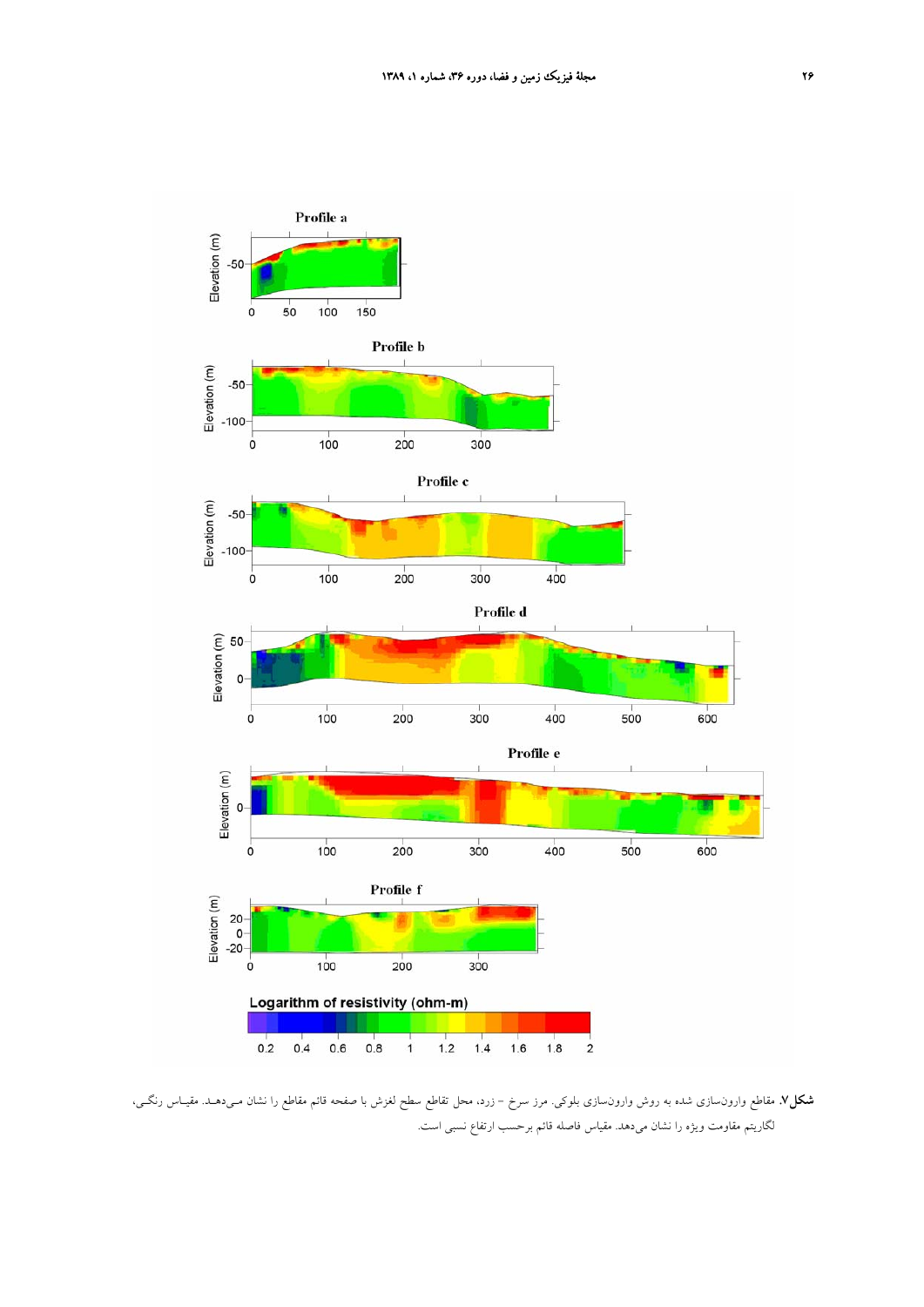

**شكل.8** مقاطع افقي براي فواصل عمقي 20 متري. بيشينه مقاومت ويژه مدل، 90 اهم- متر است كه در دره زمينلغزش ديده ميشود. بهعلاوه عمق سـطح لغـزش در دره زياد، و به سمت ارتفاعات كمتر ميشود. درسمت راست نيز مرز سطح لغزش (مقاومت ويژه 16 اهم- متر) در مقاطع افقي با رنـگهـاي سـياه و سفيد نشان داده شده است. مقياس قائم و افقي يكسان نيست.

**منابع**

ملي دادههاي علوم زمين كشور.

- Bogoslovsky, V.A. and Ogilvy, A.A., 1977, Geophysical methods in the investigation of landslides, Geophysics, **42**, 562– 571.
- Bruno, F. and Marillier, F., 2000, Test of highresolution seismic reflection and other geophysical techniques on the Boup landslide in the Swiss Alps, Surv. Geophys, **21**, 333– 348.
- Claerbout, J.F., and Muir, F., 1973, Robust modeling with erratic data. Geophysics, **38**, 826-844.
- Cruden D.M. and Varnes D. J., 1996, Landslide types and processes. In: Turner A.K.; Shuster R.L. (eds) Landslides: Investigation and Mitigation. Transport. Res. Bd. Spec. Rep. **247**, pp 36-75.
- Drahor, M.G., 2006, Application of electrical resistivity tomography technique for investigation of landslides: a case from Turkey, J. Environ. Geol, **50** (2).
- Giano, S.I., Lapenna, V., Piscitelli, S. and Schiattarella, M., 2000, Electrical imaging and self-potential surveys to study the geological

پدرام، ح،. ،1373 نظري به زمينلغزشهاي ايران، علل وقوع و نحوه پراكندگي آنها: مجموعه مقالات اولين كارگاه تخصصي بررسي راهبردهاي كاهش خسارات زمين لغزش در كشور، صفحه ٣۶۵ – ٣٨٩. پايگاه ملي دادههاي علوم زمين: www.ngdir.com.

كمك پناه، ع،. منتظر القائم، س،. و چدني، ا،. ،1373 زمينلغزش و مروري بر زمينلغزشهاي ايران - جلد اول، پژوهشگاه بين المللي زلزلهشناسي و مهندسي زلزله.

مختاري، د،. ،1384 گزارش مقدماتي از زمينلغزش 16 خردادماه 1384 در مسير جاده نير- سراب، استان اردبيل، پاياننامه كارشناسي ارشد دانشكده جغرافيا، دانشگاه تبريز.

نصيري، ش،. ،1383 نگرشي بر زمينلغزشهاي ايران: بررسي موردي ناپايداري شيبها در جاده هراز: پايگاه